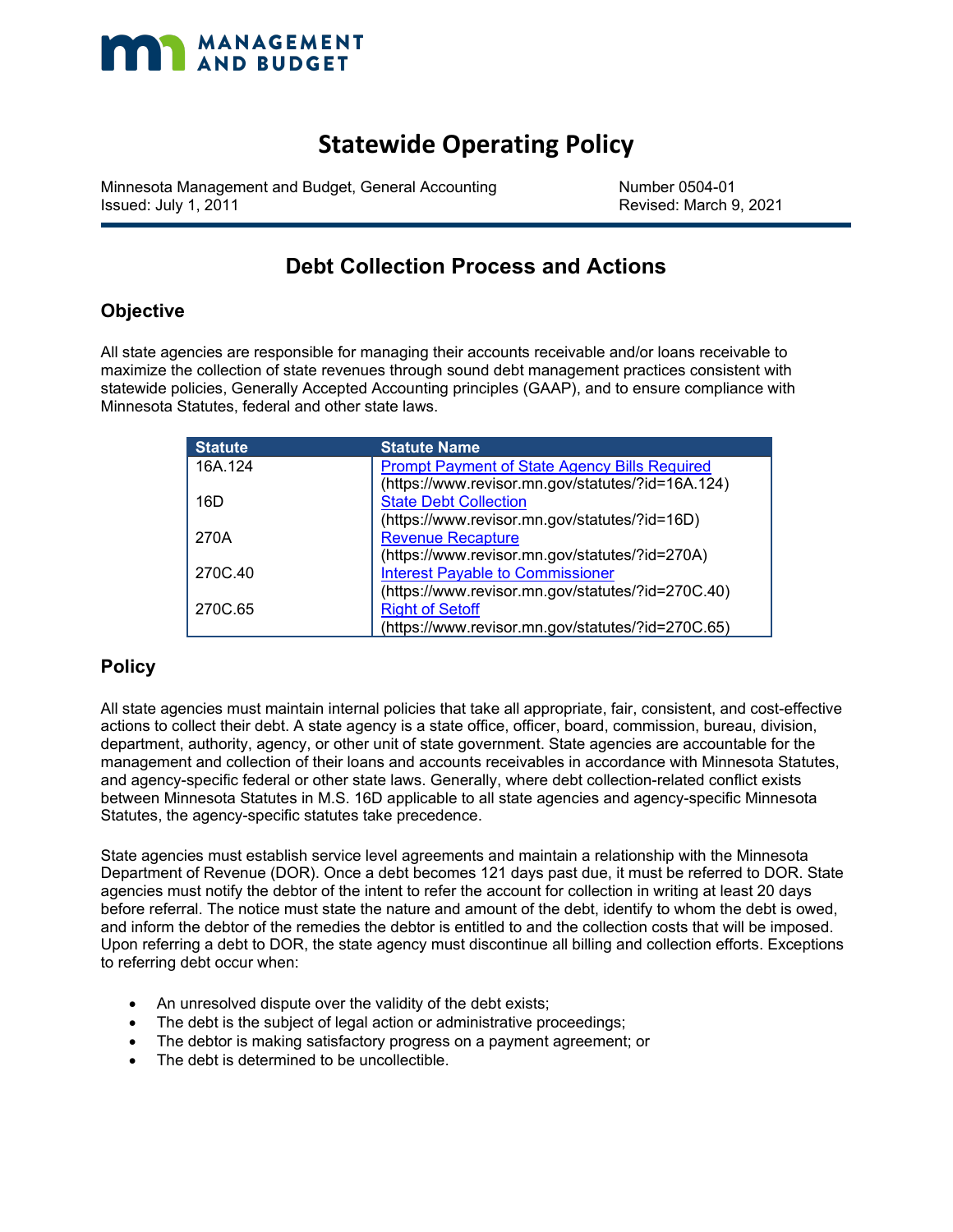

Each uncollectible debt write-off must be approved by state agency management prior to processing. If the write-off is \$100,000 or more, the state agency must report to the chairs and ranking minority members of the legislative committees with jurisdiction over the state agency's budget per Minnesota Statute 16D.09.

#### **Send Follow-up Invoices on Past Due Debts**

Past due invoices should be sent to customers that have invoices that are 5 days past due, 31 days past due, 61 days past due and each month after until the invoice is paid, written off, or referred to DOR. State agencies can create their own schedules if they determine that the above schedule is not appropriate due to the nature of the receivable.

Due to the sensitive nature of the communications in follow-up invoices, state agencies should restrict access to those individuals that need to know. A limited number of persons at each state agency should be granted security access to modify this information. Each state agency is responsible for assuring the security of these communications.

#### **Minimum Collection Efforts**

Agencies must make every reasonable effort to collect debt before the debt is written-off.

#### **Charging Interest on Past Due Receivables**

A state agency shall charge simple interest on debts owed to the state, on the 30<sup>th</sup> calendar day following the agency's first written demand for payment that includes notification to the debtor that interest will begin to accrue on the debt, with no response from the customer. State agencies must charge interest unless otherwise provided by a contract where the debt arises, by state or federal law, or by a written waiver request from a state agency, approved by MMB, showing the costs charging interest exceed the benefit. The interest rate is determined by DOR no later than October 15 of each.

Interest is deposited as a non-dedicated receipt to the General Fund unless the state agency has legal authority to retain these receipts. Interest is deposited to a state agency non-dedicated revenue budget and then moved to a statewide non-dedicated appropriation by MMB - General Accounting at fiscal year-end.

#### **Using Revenue Recapture**

Each state agency should participate in the DOR [Revenue Recapture Program](https://www.revenue.state.mn.us/revenue-recapture-agencies) prior to referral and after a debt is returned as means to collect past due accounts due from individuals. DOR can take ("recapture") tax refunds and use them to pay state agencies or Federal tax debts through the Revenue Recapture process. All Minnesota income tax, political contributions, and property tax refunds are eligible for revenue recapture. Each state agency should develop criteria for which past due accounts will be referred to the program.

#### **Vendor Offset**

DOR may take ("intercept") payments made to vendors that provide goods and services to the state of Minnesota. Individuals and businesses are considered vendors. Departments, agencies, and educational institutions including the University of Minnesota are considered the state of Minnesota for this purpose.

Intercepted payments are applied to delinquent debts of the vendor. Debts within 10 years of the original assessment date (or debt due date) qualify for vendor offset. All referrals are done electronically via the Statewide Integrated Financial Tools (SWIFT) system.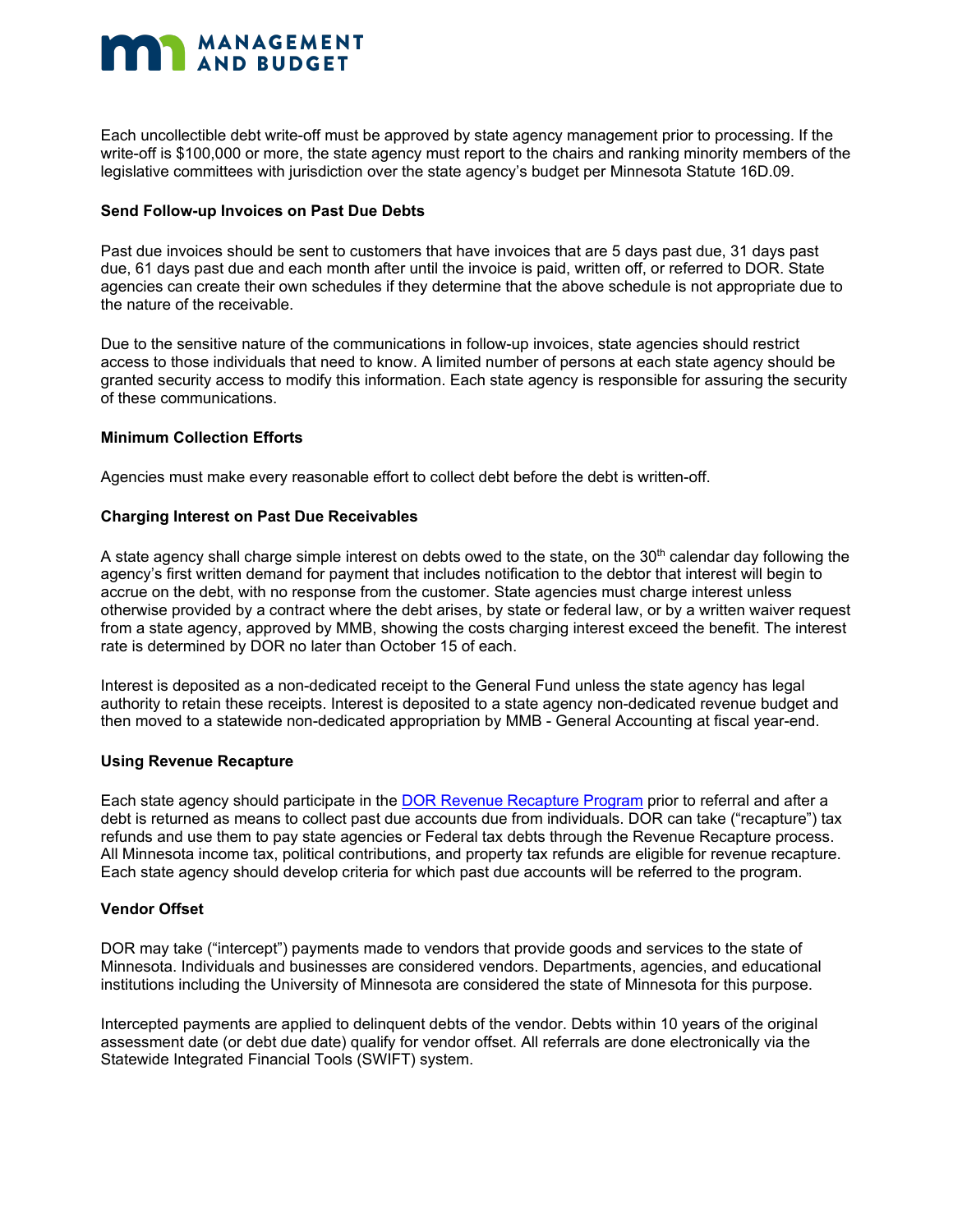

#### **Collection Agency**

DOR refers debts to private collection agencies when collection by the DOR is not cost effective or collection action has resulted in minimal results, the debtor resides outside the state of Minnesota, or the current address for the debtor cannot be located.

#### **Compromise of Debt**

Unless expressly prohibited by other federal or state law, Minnesota Statutes 16D.15 authorizes state agencies to compromise debts owed to the state when the agency determines it is in the best interest of the state to negotiate a partial payment on the debt. This may be the case, when:

- The cost of collection action will exceed the amount recovered;
- Available assets or income (current or anticipated) of the debtor are insufficient; or
- It is not in the public interest to pursue the full amount of the debt.

A state agency may accept these decreased amounts as full payment. If the compromised debt is material or complex, the state agency should work with the Attorney General's Office. These actions are considered compromises and the deduction of the debt from the state agencies' financial records is reported as a writeoff. While a state agency may compromise their debt, DOR cannot compromise a debt referred to them by a state agency for collection.

#### **Writing-off Uncollectible Debt**

When a debt is determined by a state agency to be uncollectible, the debt must be written off from the state agency's financial accounting records in a timely manner and no longer recognized as a debt for financial reporting purposes. In most cases, determining that the debt is uncollectible does not cancel the legal obligation of the debtor to pay the debt.

In accordance with Minnesota Statute 16D.09, a debt is considered uncollectible and may be written-off when it meets one of the following criteria:

- 1. All reasonable collection efforts have been exhausted;
- 2. The cost of further collection action will exceed the amount recoverable;
- 3. The debt is legally without merit or cannot be substantiated by evidence This category is processed as an adjustment instead of a write-off. (See below);
- 4. The debtor cannot be located;
- 5. The available assets or income, current or anticipated, that may be available for payment of the debt are insufficient;
- 6. The debt was discharged in bankruptcy;
- 7. The applicable statute of limitations for collection of the debt has expired; or
- 8. It is not in the public interest to pursue collection of the debt.

State agencies must establish internal policies and procedures for determining when a debt is uncollectible, and for approving and writing-off the debt. These policies and procedures should consider the incremental cost of collecting the debt against the benefit of collection.

#### **Distinguishing Between a Debt Write-off and Adjustment**

A write-off is processed when a valid debt owed to the state is determined to be uncollectible or it is not in the public interest to collect the debt. Examples occur when the debt is valid, but the debtor cannot be located, has insufficient assets or income, or a lesser amount is negotiated to satisfy the debt.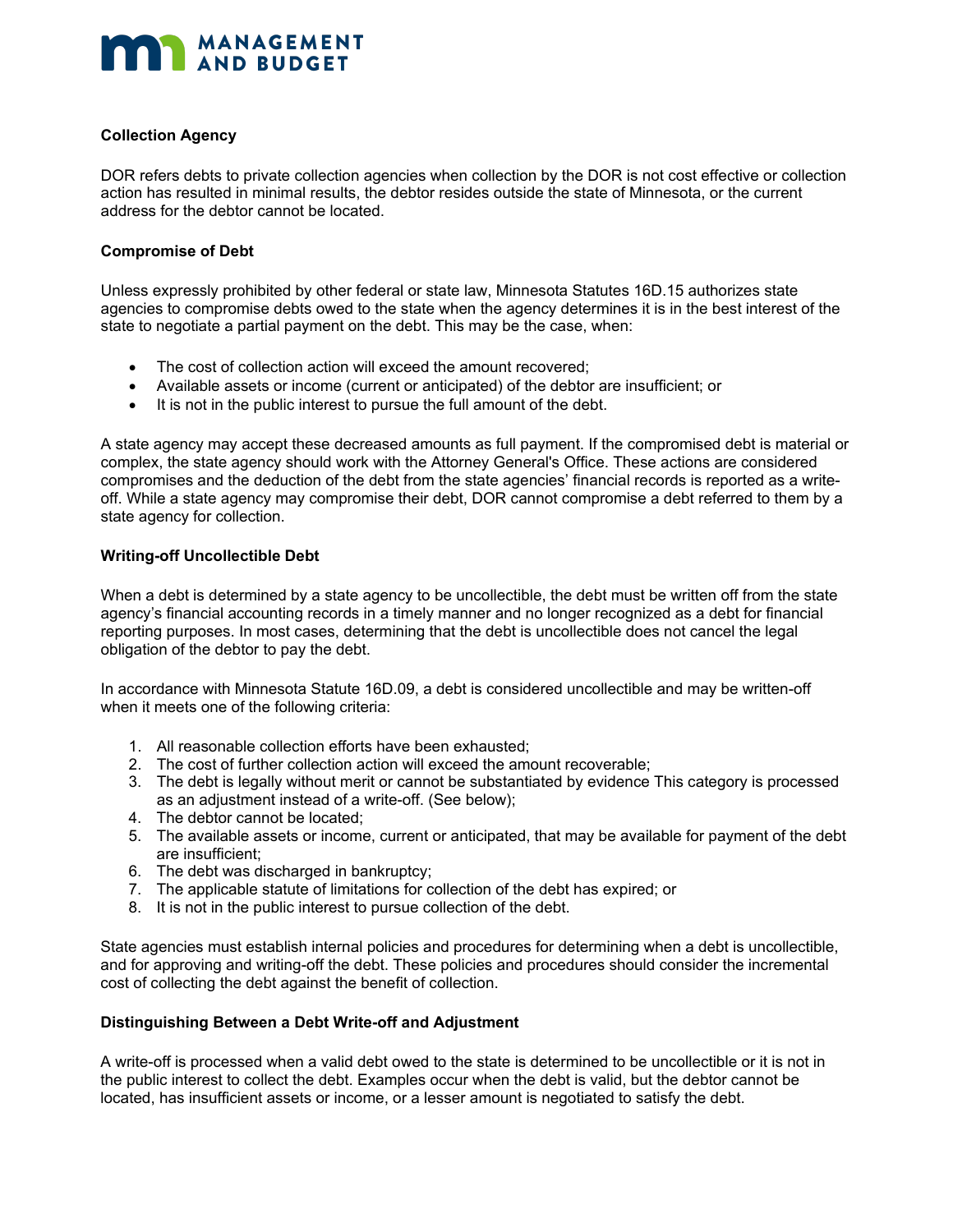# MANAGEMENT

An adjustment is processed as a reduction to the amount owed when it is determined that the debt amount was not correct or the debt is not valid. Examples include when an error occurs in the calculation of the debt or the debtor provides evidence that the debt is not valid, such as a claimed tax credit is initially denied but the debtor presents evidence that they are entitled to the credit.

It is crucial to update the debt in SWIFT using the proper coding to indicate whether the reduction to the amount of the debt is a write-off or adjustment to ensure accurate reporting.

- For write-offs in SWIFT, state agencies must use the correct "Entry Type" and "Reason" code on the maintenance worksheet. See the Write-Off AR Items Training Guide (linked below) for procedures.
- For adjustments in SWIFT, state agencies must issue a credit memo in SWIFT to adjust/correct the invalid debt.
- For Non-SWIFT write-offs and adjustments, amounts must be reported in the appropriate columns in the quarterly accounts receivable worksheet.

#### **Reporting Write-offs**

Minnesota Statute 16D.09 requires state agencies to report accounts receivable write-offs as part of the quarterly reporting to MMB. The basis for the determination of the uncollectability of the debt must be maintained by the state agency. The required reporting shall include:

#### **Write-offs less than \$10,000 (summary totals)**

- Agency;
- Account/Revenue Type;
- Total number of write-offs;
- Summary total of the amount in category less than \$10,000; and
- Classification as public or nonpublic information.

#### **Write-offs of \$10,000 or more (detailed)**

- Agency;
- Account/Revenue Type;
- Amount of the debt;
- Classification as public or nonpublic information
	- $\circ$  If public, provide customer name
	- $\circ$  If nonpublic, provide legal authority that classifies debtor as nonpublic; and
- Justification of allowable reason debt was written-off.

In addition, if debt written off is \$100,000 or more, state agencies must report to the legislature. The state agency shall notify the chairs and ranking minority members of the legislative committees with jurisdiction over the state agency's budget at the time the debt is determined to be uncollectible. The information reported is required to contain:

- Legal citation if the debt is considered nonpublic;
- Debtor name if the debt is considered public;
- Amount of the debt;
- Revenue type;
- Reason(s) the debt was written-off; and
- Duration the debt has been outstanding.